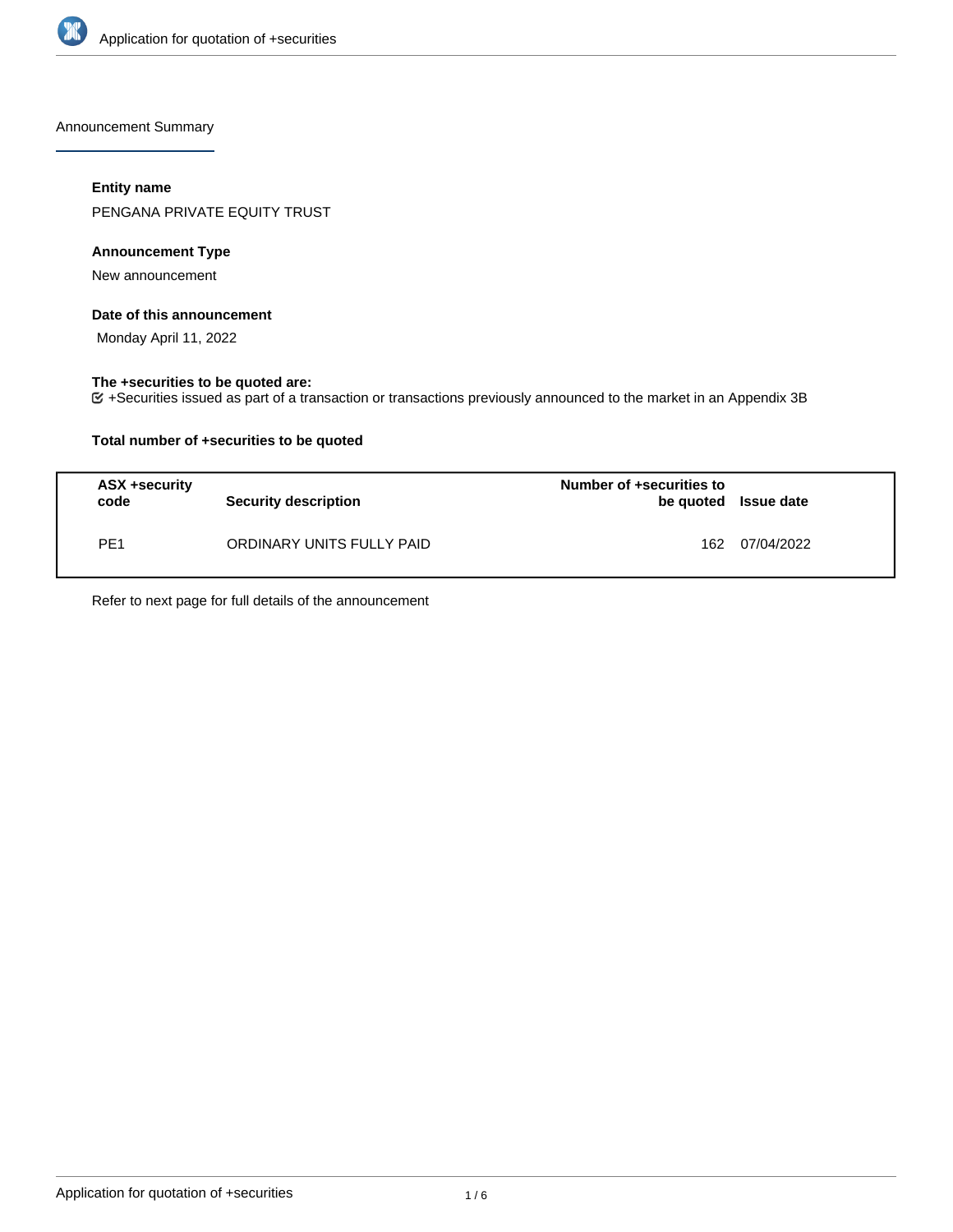

Part 1 - Entity and announcement details

### **1.1 Name of entity**

PENGANA PRIVATE EQUITY TRUST

We (the entity named above) apply for +quotation of the following +securities and agree to the matters set out in Appendix 2A of the ASX Listing Rules.

**1.2 Registered number type** ACN

**Registration number** 630923643

**1.3 ASX issuer code** PE1

**1.4 The announcement is**

New announcement

#### **1.5 Date of this announcement**

11/4/2022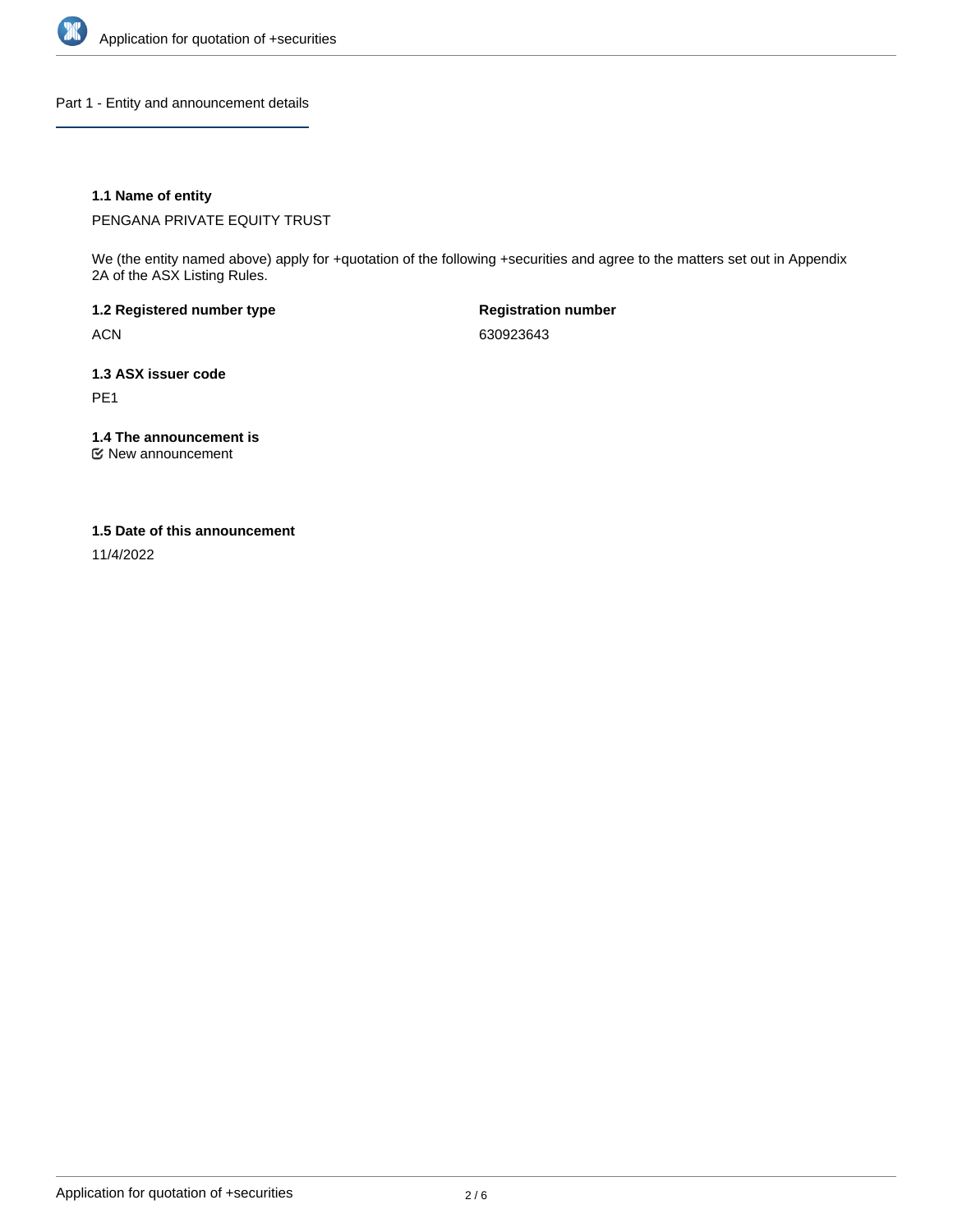

### Part 2 - Type of Issue

#### **2.1 The +securities to be quoted are:**

+Securities issued as part of a transaction or transactions previously announced to the market in an Appendix 3B

#### **Previous Appendix 3B details:**

| <b>Announcement Date and</b><br>Time | <b>Announcement Title</b>                               | Selected Appendix 3B to submit quotation<br>reauest |  |
|--------------------------------------|---------------------------------------------------------|-----------------------------------------------------|--|
| 15-Mar-2022 13:16                    | Update - Update - Proposed issue of<br>securities - PE1 | A standard +pro rata issue (non-renounceable)       |  |

# **2.3a.2 Are there any further issues of +securities yet to take place to complete the transaction(s) referred to in the Appendix 3B?**

Yes

#### **2.3a.3 Please provide details of the further issues of +securities yet to take place to complete the transaction(s) referred to in the Appendix 3B**

The Responsible Entity has the ability to place some or all of the shortfall for a period of 3 months from the Close of the Offer.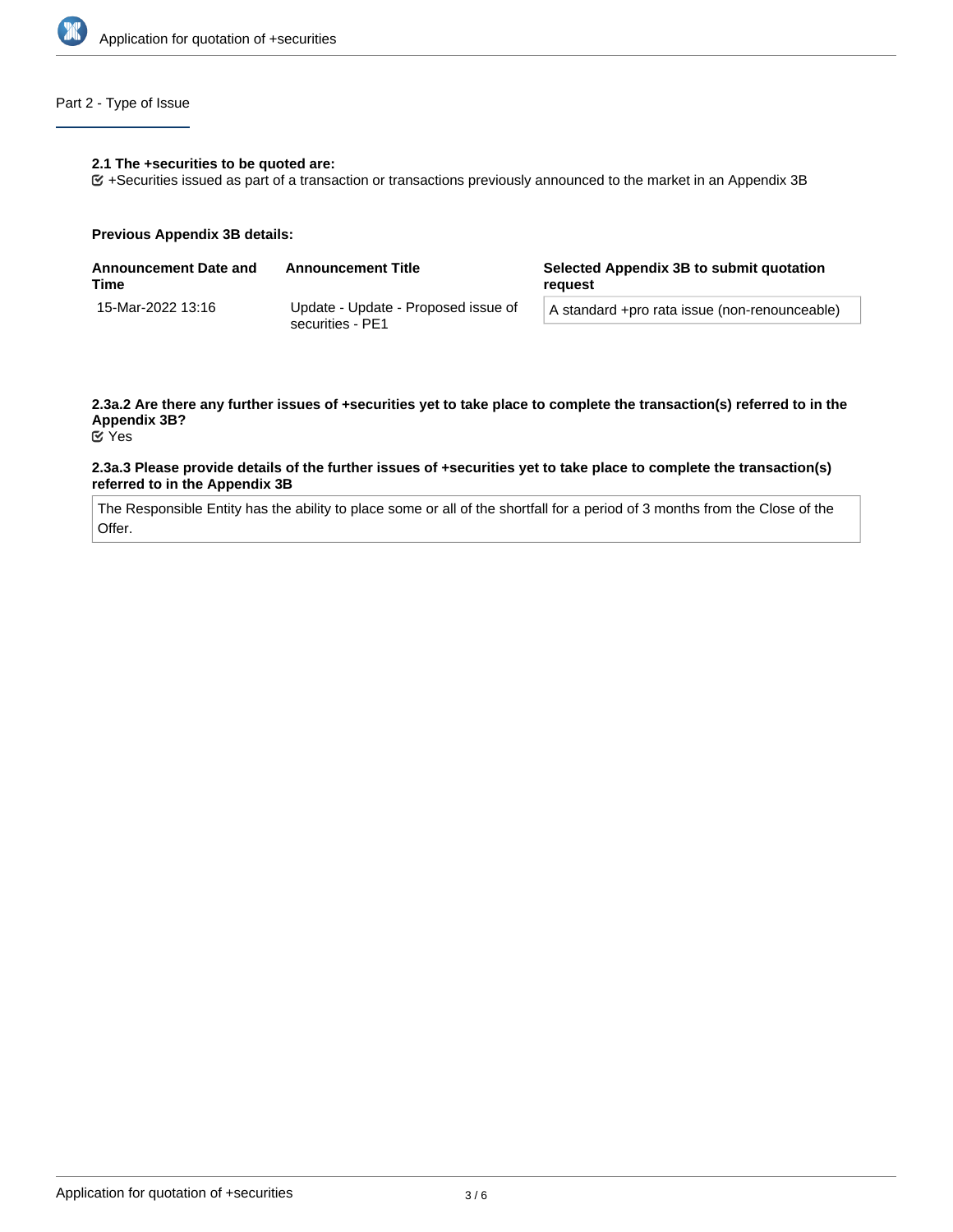

Part 3A - number and type of +securities to be quoted where issue has previously been notified to ASX in an Appendix 3B

### Corporate Action Component Detail

### **ASX +security code and description**

PE1 : ORDINARY UNITS FULLY PAID

#### **Issue date**

7/4/2022

#### Distribution Schedule

**Provide a distribution schedule for the new +securities according to the categories set out in the left hand column including the number of recipients and the total percentage of the new +securities held by the recipients in each category.**

| Number of +securities held | Number of holders | Total percentage of +securities held<br>For example, to enter a value of 50%<br>please input as 50.00 |
|----------------------------|-------------------|-------------------------------------------------------------------------------------------------------|
| $1 - 1,000$                |                   | %                                                                                                     |
| $1,001 - 5,000$            |                   | %                                                                                                     |
| $5,001 - 10,000$           |                   | %                                                                                                     |
| 10,001 - 100,000           |                   | %                                                                                                     |
| 100,001 and over           |                   | $\%$                                                                                                  |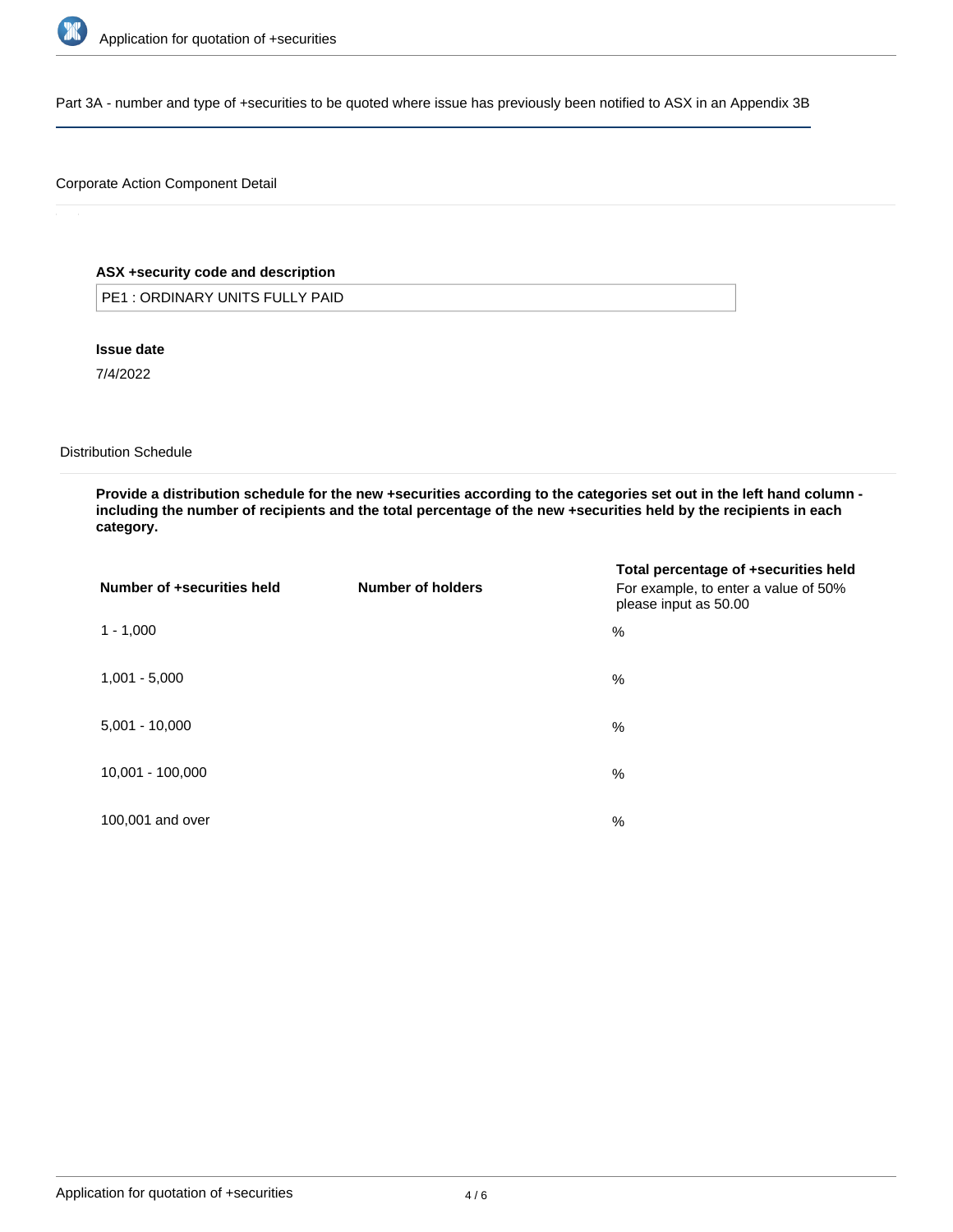

Issue details

## **Number of +securities to be quoted**

162

## **Issue currency**

**Issue price or consideration per +security**

AUD - Australian Dollar

AUD 1.54000000

**Any other information the entity wishes to provide about the +securities to be quoted**